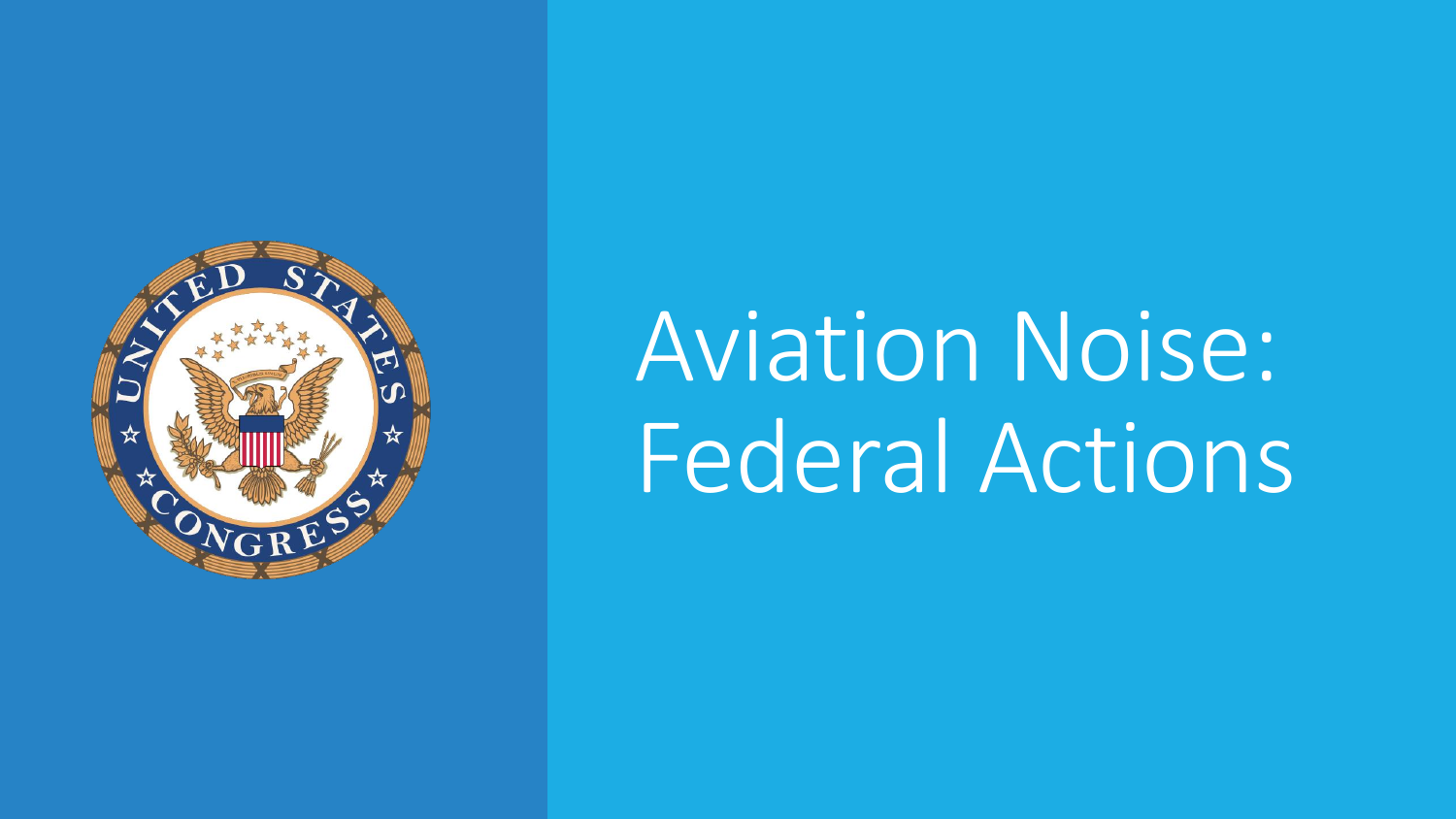# Authorizing and funding the FAA

Congress authorizes and funds operations of the **Federal Aviation Administration (FAA)**

The most recent authorization, the *FAA Reauthorization Act of 2018,*  extends the FAA's funding and authorities through Fiscal Year 2023.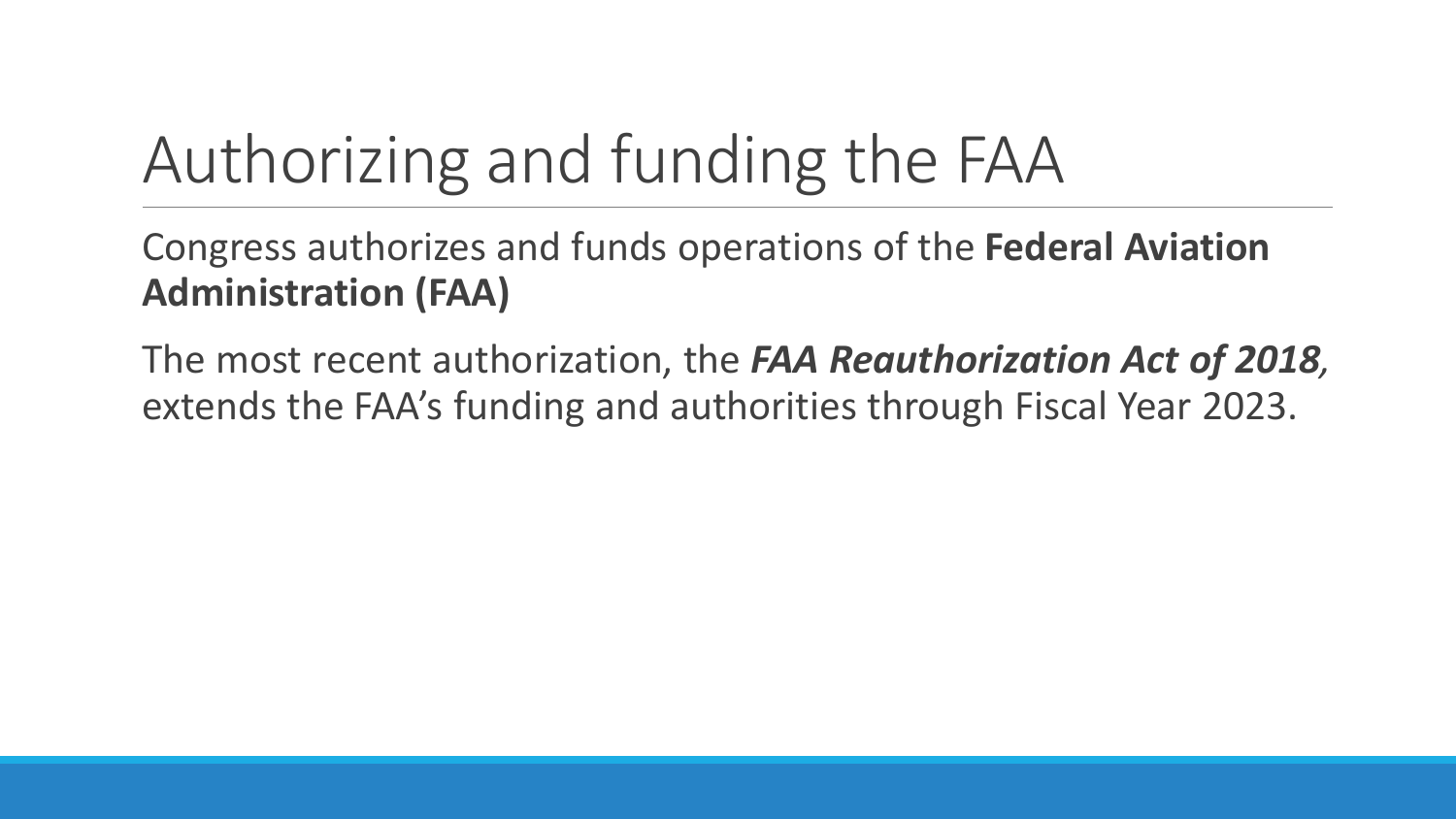### *FAA Reauthorization Act of 2018*

Subtitle D included 22 sections related to airport noise and environmental issues, including:

- Sec. 173: Alternative airplane noise metric evaluation deadline
- Sec. 174: Updating airport noise exposure maps
- Sec. 175: Addressing Community Noise Concerns
- Sec. 179: Airport noise mitigation and safety study
- Sec. 180: Regional Ombudsmen
- Sec. 187: Aircraft noise exposure
- Sec. 188: Study regarding day-night average sound levels
- Sec. 189: Study on potential health and economic impacts of overflight noise
- Sec. 192: Zero-emission vehicles and technology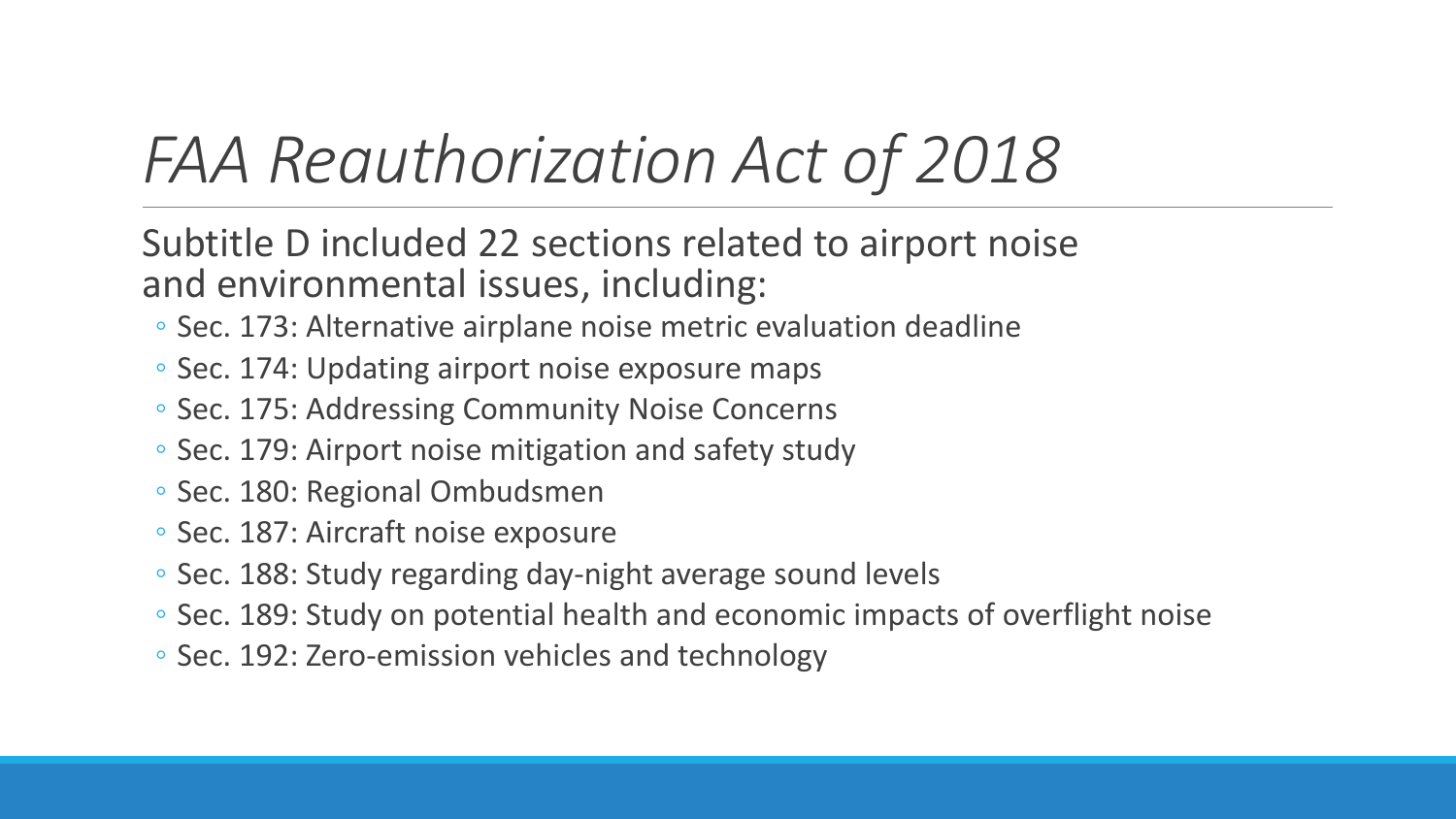#### FAA's Noise Thresholds

FAA uses the DNL (day-night average) noise *metric* and the 65 dB noise *threshold* for:

- 1. FAA **goals for reducing noise exposure**.
- 2. Compatible **land use guidelines** and eligibility for **noise mitigation funding** (within the 65 DNL contour) under the Aviation Safety and Noise Abatement Act of 1979 (ASNA) and 14 CFR Part 150
- 3. Determining significant **environmental impacts** under the National Environmental Policy Act of 1969 (NEPA)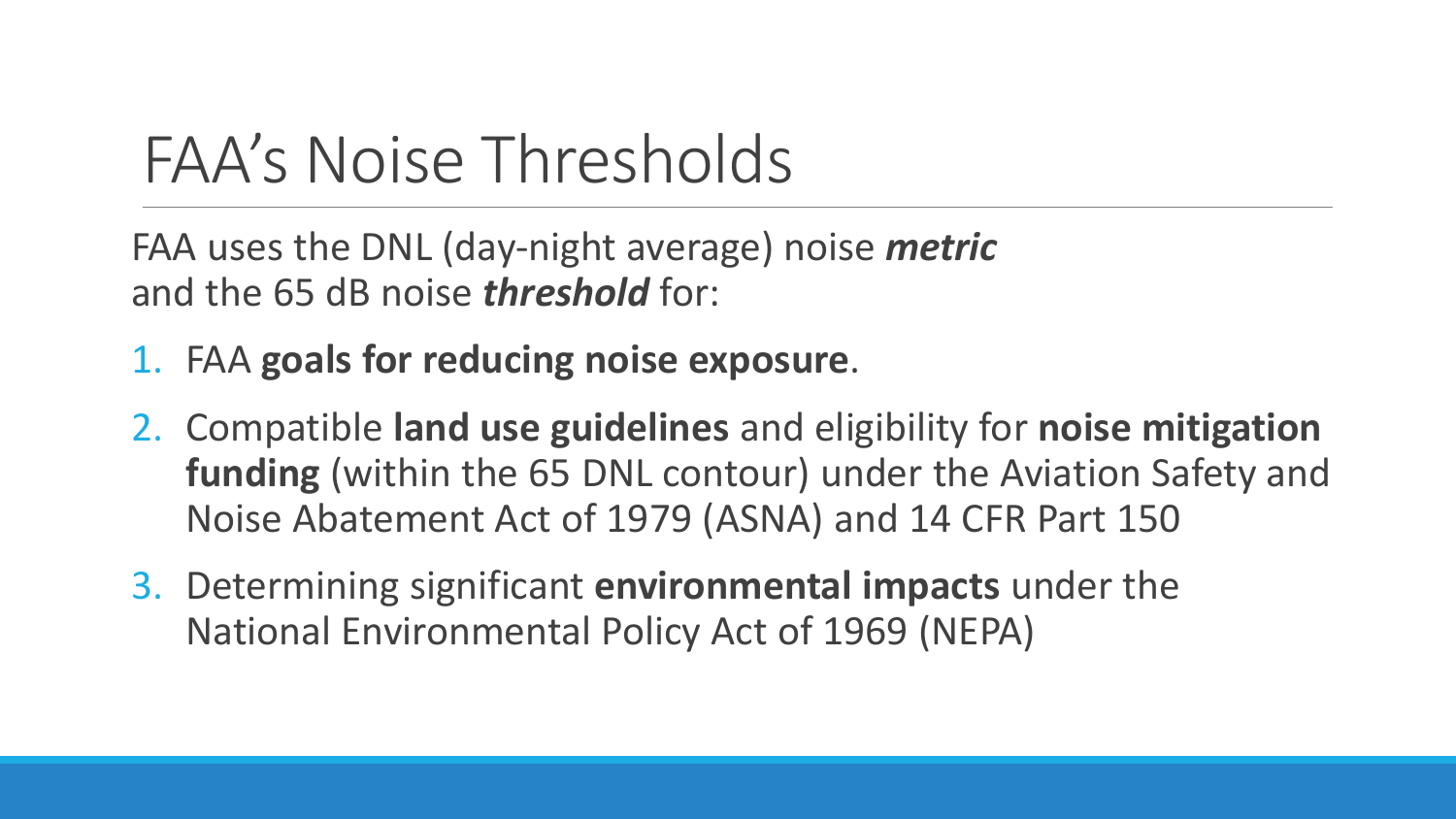## Lowering Noise Thresholds

- 1. The **FAA** has *existing* regulatory authority to set the threshold.
	- 2018 Reauthorization directed FAA to reevaluate use of the DNL metric and the 65 dB DNL threshold and report to Congress.
	- This study is complete and currently in review.
- 2. Congress could lower the threshold by **legislation.**
	- Reps. Sherman, Schiff cosponsored the *Decrease Noise Level (DNL)Act*  to lower the threshold to 60 dB immediately, 55 dB within 10 years.
- 3. Local **communities and airports** can agree to use a separate, lower threshold than 65 DNL for purposes of land use guidelines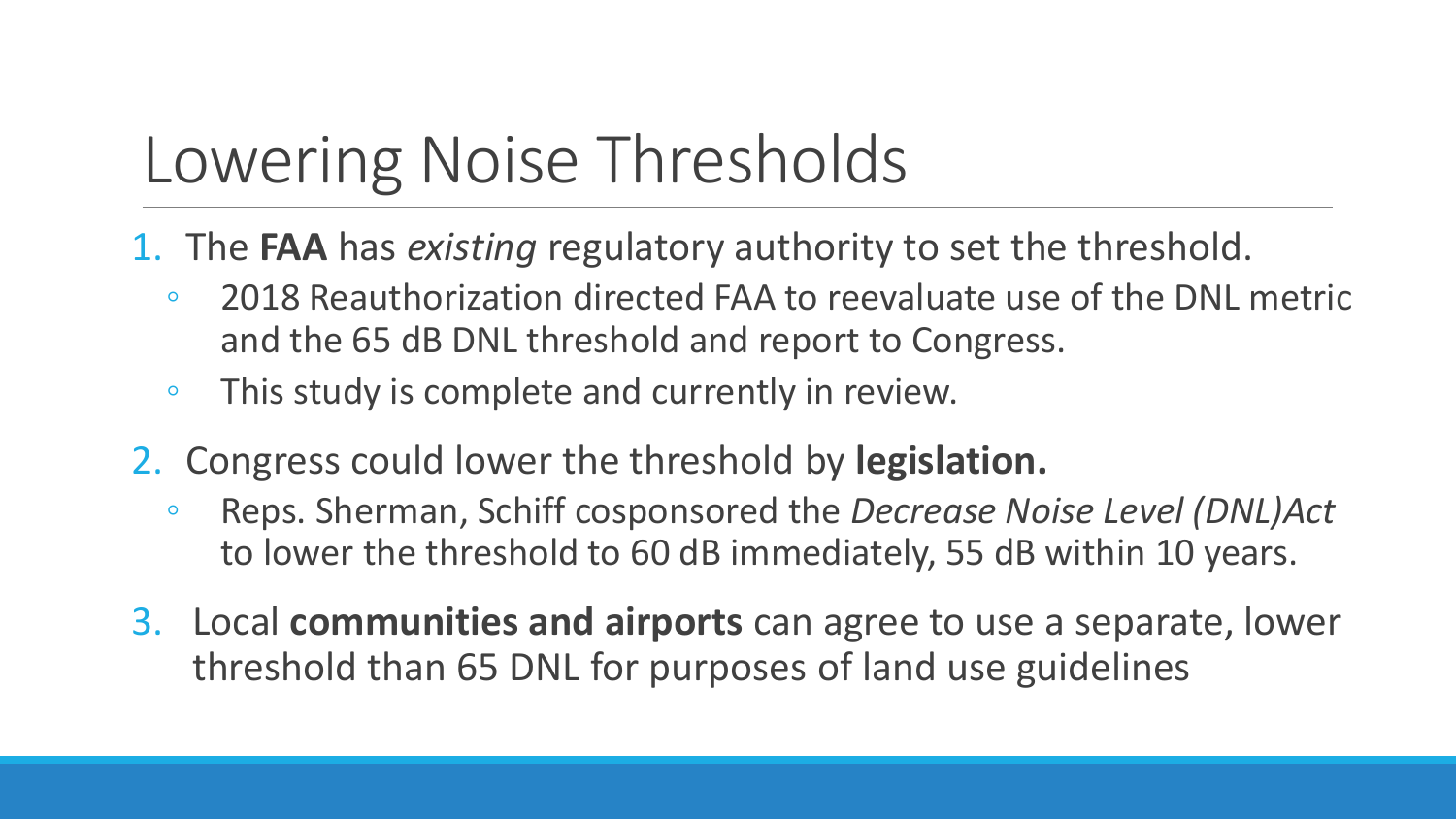# Government Accountability Office (GAO)

The Government Accountability Office (GAO):

- ◦Nonpartisan, independent watchdog agency
- ◦Independent experts with broad authority to investigate and audit federal agencies